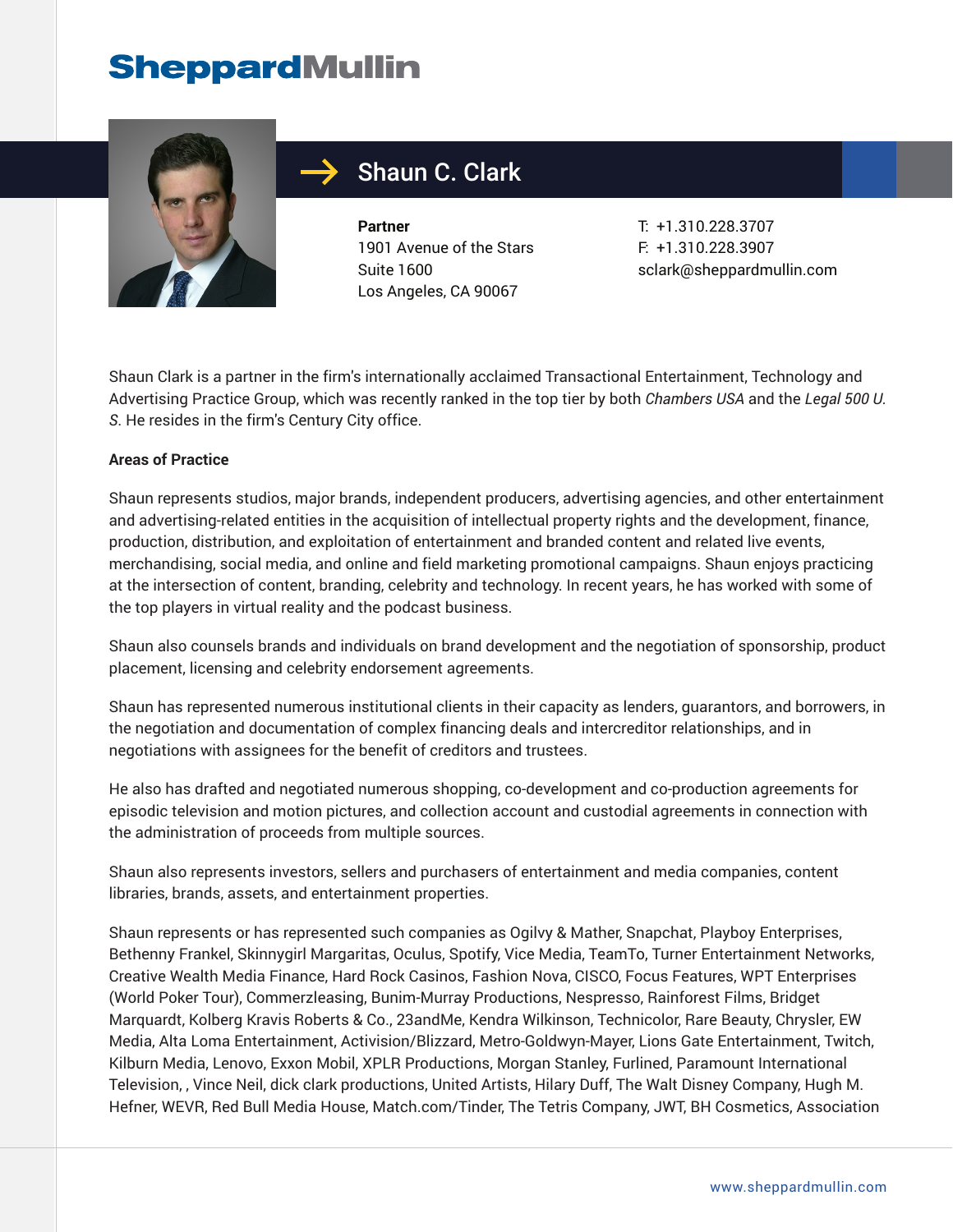of Independent Commercial Producers, PopFilms, Children of the Night (non-profit), and Yahoo!.

#### **Honors**

Top 100 Lawyers (California), *Daily Journal*, 2021 Top Entertainment Attorney, *Variety*'s Legal Impact Report, 2016, 2017, 2019, 2021-2022 Thought Leader, Entertainment, *Who's Who Legal*, 2018 Dealmakers Impact Report, *Variety*, 2017, 2021 Best Lawyer in America, *Best Lawyers*, 2012-2022 Marketing and Advertising, *Legal 500*, 2012-2014 Media and Entertainment, *Legal 500*, 2017, 2019, 2021 Southern California Super Lawyer, *Super Lawyers*, 2013-2018 "World's Leading Sports and Entertainment Lawyer" - Listed in *The International Who's Who of Sports & Entertainment Lawyers*, 2013-2016, 2018. Heroes of the Heart Award, Recognized by Children of the Night for extensive pro-bono work in 2013. "Power Lawyer" - Named as a "power lawyer" by the publishers of The Hollywood Reporter for 2011. "Rising Star" - Named as a "rising star" by the publishers of Super Lawyers for 2005, 2006, 2007, 2008 and 2009. "Fast Track Partner" - Recognized by the National Law Journal as one of the five "fast track" partners in 2005, in the article titled "Fast Track Partners", National Law Journal, Page 1, October 31, 2005.

"Top 20 Lawyers under 40 in California" - Recognized as one of the Top 20 Lawyers under 40 in the state of California in the article titled "Young Guns", Daily Journal Extra, March 21, 2005, page 16.

"Top 35 Entertainment Executives 35 and Under" - Selected by the Hollywood Reporter as one of the Top 35 entertainment executives 35 years old and under in their annual "Next Generation Special Edition", Hollywood Reporter Article (Nov. 9-15, 2004, page S-1), Fall, 2004.

"Top 40 Entertainment Lawyers in Los Angeles" - Selected by Los Angeles Business Journal in their "Who's Who in L.A. Law" article, Los Angeles Business Journal (October 11, 2010, Special Report)

### Articles

- "Variety Dealmakers Impact Report," December 8, 2021
- "In Recess: Picture Perfect," Daily Journal, October 5, 2018.
- "Primal Nutrition hops to Kraft Heinz in \$200M deal," *Daily Journal*, December 11, 2018.
- "At the Crossroads: Brand integration deals involved copyright, trademark, and insurance considerations," Los *Angeles Lawyer Magazine*, May 2014.
- "Bethenny Frankel Taps Sheppard Mullin for Skinnygirl Sale," *The American Lawyer*, March 22, 2011.
- "Shaun Clark Enjoys the Variety and Challenge of Being a Top Entertainment Attorney," January 10, 2007.
- "How to Win at Poker and Never Play a Hand," Southern California Super Lawyers 2007, July 2007.
- "Sprint's Killer Marketing App? Jack Bauer," Advertising Age, March 29, 2007.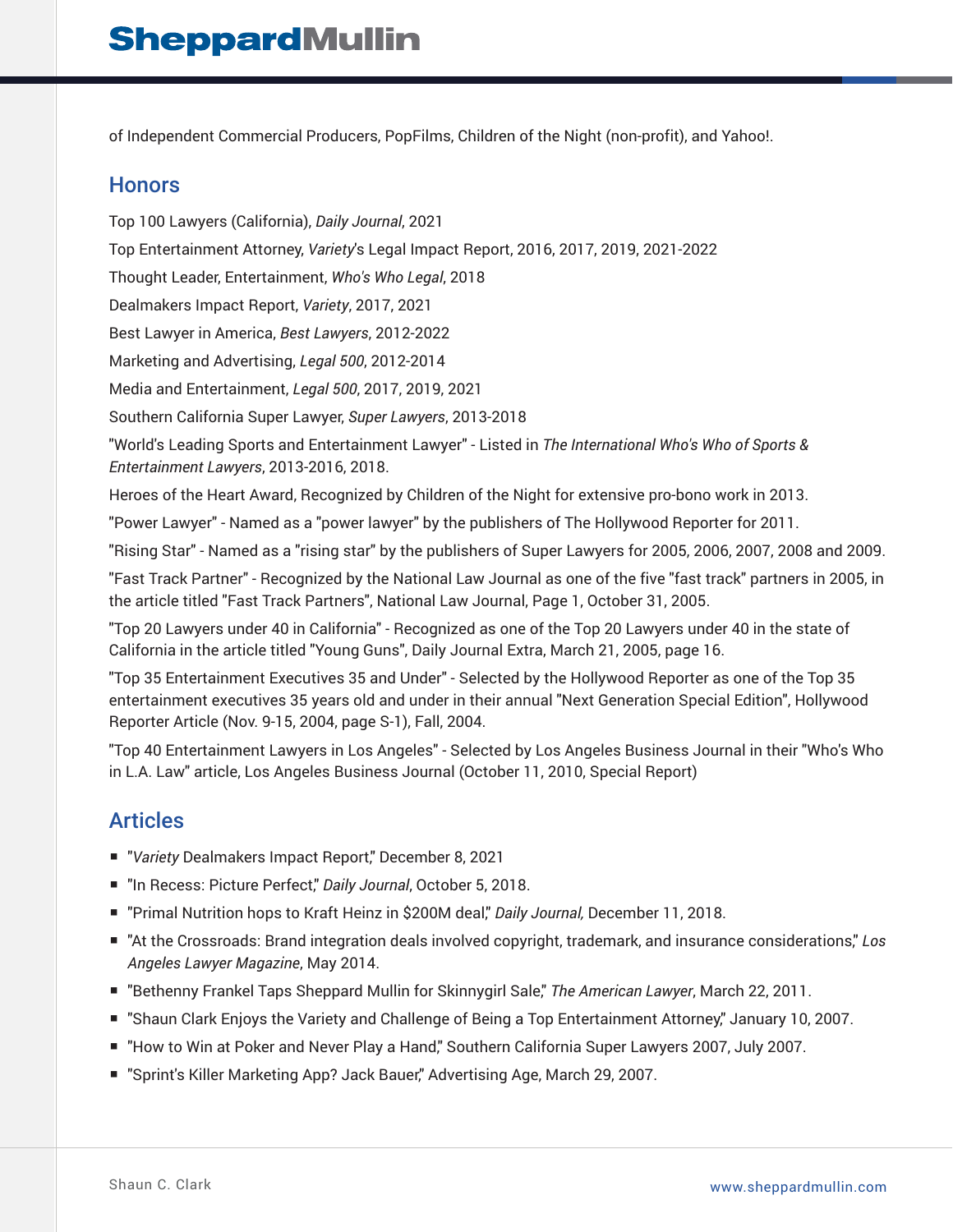- "Brand Wranglers Attorneys Broker Placing Products in Productions," Daily Journal, P. 7, October 12, 2006.
- "Brand New World", Page 1, Hollywood Reporter, Esg., September 5, 2006.
- "Ask A Rising Star . . . How has TiVo changed entertainment law?" P. S-23, Southern California Super Lawyers 2006, July 2006.
- "Getting in on a Gaming Law Practice Is a Fail-Safe Bet," Of Counsel, Vol. 25, No.3, March 2006.
- "Fast Track Partners," National Law Journal, Page 1, October 31, 2005.
- "Young Guns," March 21, 2005.
- "Ad Giant in Position for Global Grab," Daily Variety, Page 42, January 21, 2005.
- "Producers Find that Reality Bites, So Lawyers Take Key Role in Production," Los Angeles Business Journal, May 5, 2003.
- "Taking Steps Toward Post Modification Comfort" Commercial Lender, 2nd Qtr., 1999.
- "Just How Negative Towards a Negative Pickup Can a Court Get?" Co-Author Commercial Law and Bankruptcy Section Newsletter of the L.A. County Bar Association, Winter 1998.
- New Media Symposium: The Internet and Beyond, Spring 1996, 16 Loy. L.A. Ent L.J. 541.

### Speaking Engagements

**"Immersive Experiences"** – Sheppard Mullin Inaugural Ad Law Symposium, January 27, 2021.

**"Brand as a Media Company: What's Next?"**– Panel for 7th Annual Digital Entertainment World, Marina Del Rey, California, February 6, 2020.

**Harvard Law School - Entertainment and Media Law Seminar** – Guest Lecturer on legal and business issues related to Virtual Reality, HLS Winter Term, January 15, 2019.

**Harvard Law School - Entertainment and Media Law Seminar** – Guest Lecturer on legal and business issues related to Virtual Reality, HLS Winter Term, January 10, 2018.

**"The Future of Hollywood & Games"** – Panel for 4th Annual Digital Entertainment World, Marina Del Rey, California, February 1, 2017.

**"This Just In - Where We Were and Where We Are Going"** – Panel for Beverly HIlls Bar Association's 2016 Entertainment Year In Review, Beverly Hills, California, January 11, 2017.

**"Fasten Your Headsets: The New Reality is Virtual"** – Panel for Institute on Entertainment Law and Business, University of Southern California, California, October 22, 2016.

**"Blazing a New Trial: How Recording Artists Are Partnering with the Liquor, Wine, Beer, & Marijuana Industries to Create Customized Artist-Branded Products"** – Panel for American Bar Association's Forum on the Entertainment and Sports Industries, Las Vegas, Nevada, October 6-8, 2016.

**"Hollywood comes to Silicon Beach: A Primer for the Startup**" – Special presentation with ICM Partners, Santa Monica, California, February 13, 2014.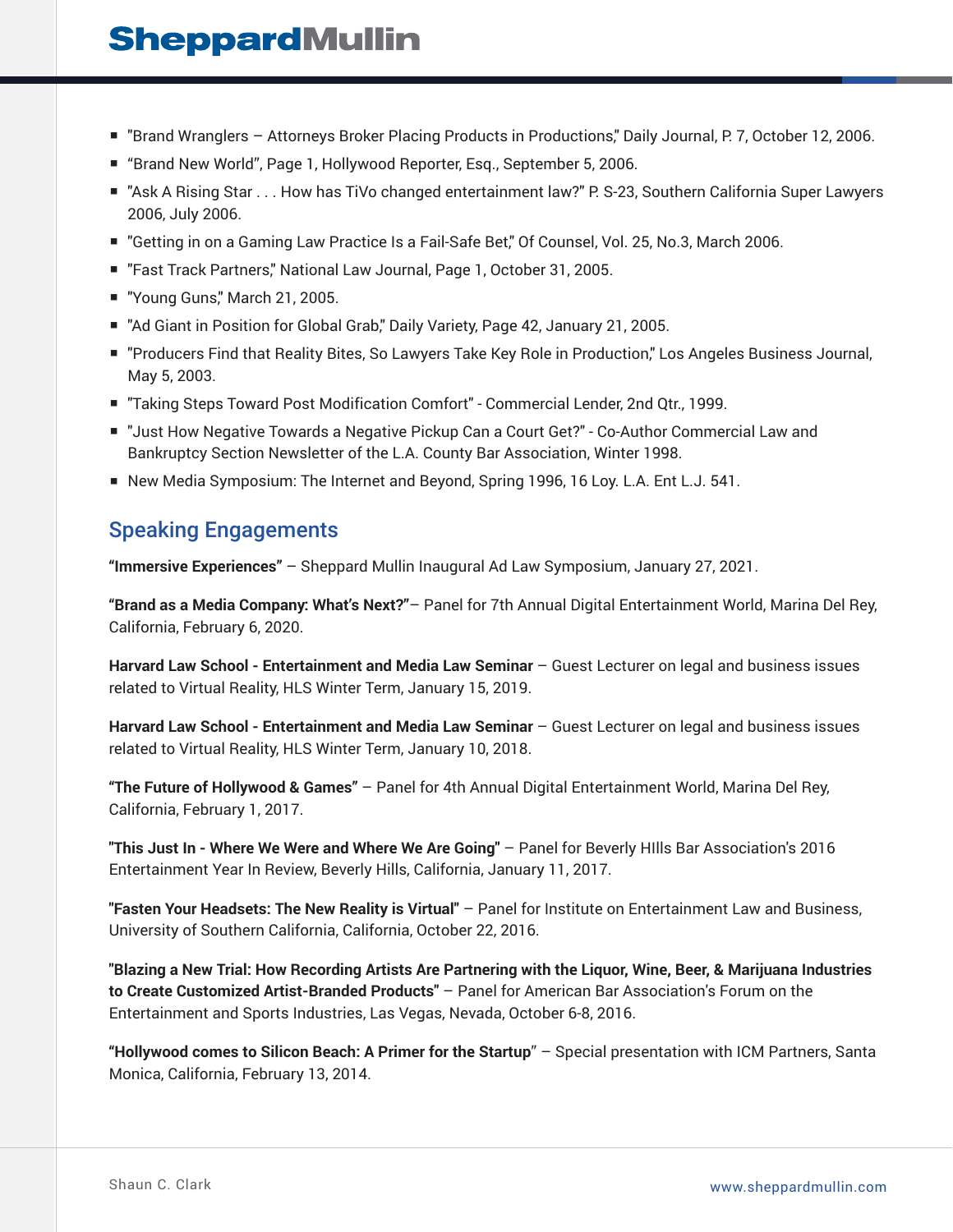"**The Saga of a Motion Picture Franchise**" – USC and BHBA 2013 Institute on Entertainment Law and Business, Los Angeles, California, October 5, 2013.

"**Entertainment M&A Transactions**" – American Bar Association M&A Committee Meeting, Laguna Beach, California, February 4, 2012.

"**The Next Big thing: Emerging Issues in Entertainment Law**" – Harvard Law School, Cambridge, Massachusetts, November 12, 2010.

"**The Big Picture on Small Screen Brand Integration Deals**" - USC and BHBA 2009 Institute on Entertainment Law and Business, Los Angeles, California, October 17, 2009.

"**Film & Television Law**" – Entertainment Law Forum, Pepperdine Law School, Malibu, California, April 4, 2009.

"**Production Deals in the Age of Digital Integration**" – 2009 ANA Advertising Law & Business Affairs Conference, New York, New York, March 10-11, 2009.

"**Successfully Marketing Your Film, TV and Media Projects While Avoiding The Legal Pitfalls**" – Beverly Hills Bar Association, Beverly Hills, California, December 9, 2008.

"**Sports Branding: Hat Tricks, Home Runs, and Touchdowns**" – USC and BHBA 2007 Institute on Entertainment Law and Business, Los Angeles, California, October 27, 2007.

"**Branding Hollywood and Beyond – How Major Brands and Retailers are Harnessing Opportunities and How to Profit from this Space**" – American Conference Institute's 2nd Annual Maximizing Branded Entertainment Deals, New York, New York, March 27-28, 2007.

"**Tackling the Unique Issues in Television Financing**" – National Investment Community's Forum on Entertainment Finance, October 24-25, 2006, New York, New York.

"**And Now A Word From Our Sponsors – Branded Entertainment in the 21st Century**" – Beverly Hills Bar Association, Los Angeles, California, August 9, 2006.

"**Structuring & Negotiating Win/Win Brand Integration Deals**" – American Conference Institute's 1st Annual Maximizing Branded Entertainment Deals, Los Angeles, California, January 30-31, 2006.

"**Going All In: Poker and the Law**" – Harvard Law School, Cambridge, Massachusetts, February 24, 2005.

"**Independent Film Finance**" – California Lawyers for the Arts/Loyola Law School, Los Angeles, California, October 29, 2001.

"**Copyright Basics**" – Art Center College of Design, Pasadena, California, October 2000.

#### Events

Inaugural Ad Law Symposium Webinar, 01.27.2021